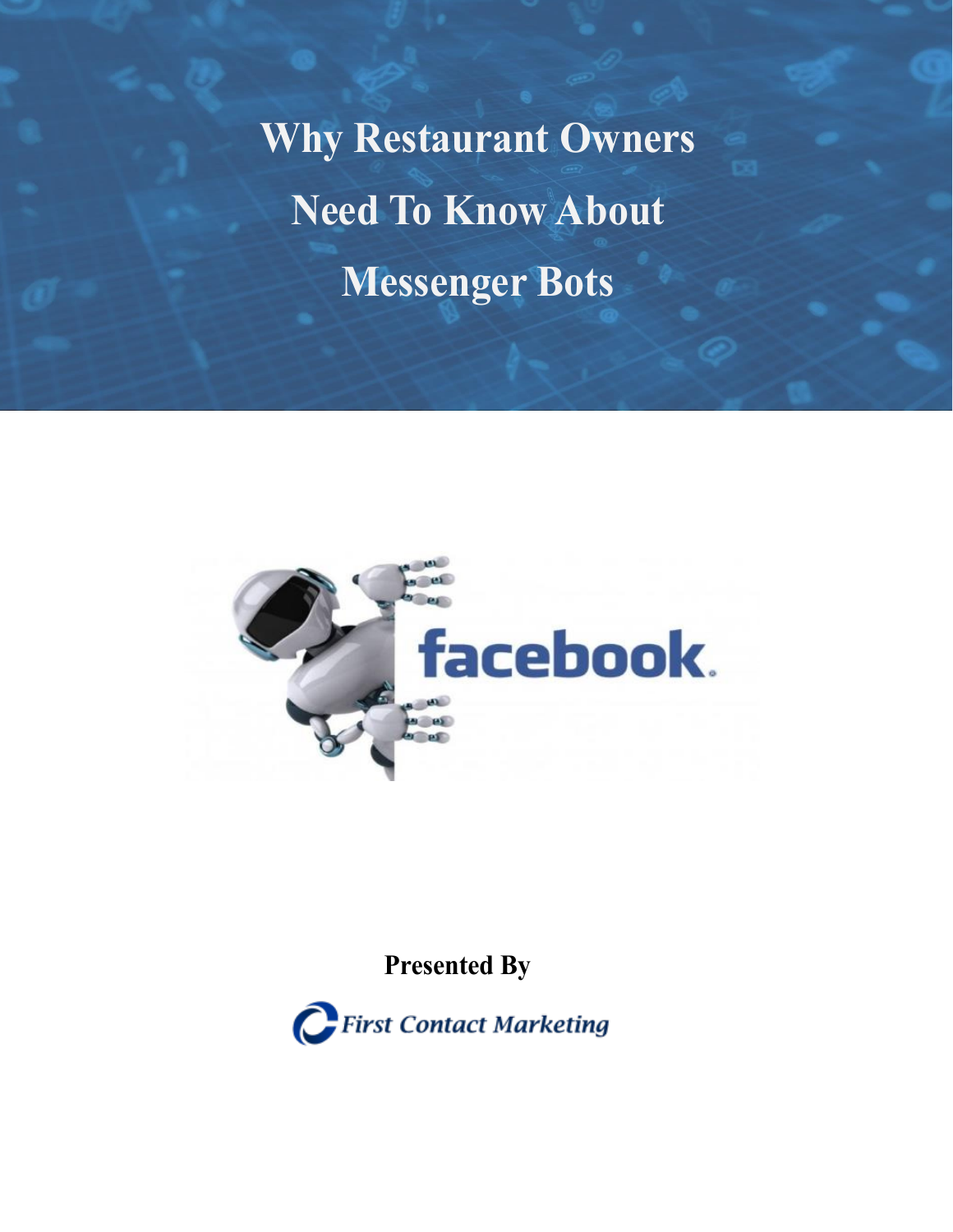# **What Is a Messenger Bot / Chat Bot Anyway?**

A Chat Bot is simply software that allows you to communicate with your prospects / patients inside messaging apps. A "Bot" is software that automates tasks. A Chat Bot, which can be built into FB Messenger, can automate a conversation. Messenger Bots or Chat Bots can do the following:

- Initiate a conversation / Send follow-up messages
- Automate customer service tasks
- Show menus / specials
- Allow people to make reservations
- Generate sales / Take payments
- Be an effective component of your Marketing Funnel

#### **People can opt-in to receive future information / messages…**

*Without providing their contact information* (More info on this later in the report)

### **Why Should You Care?**

#### **Huge Market – Data from Facebook shows the following:**

- Facebook Messenger has over 1.3 Billion *active* users every month
- Nearly 20 million active FB pages use messaging each month
- Over 7 Billion conversations on Messenger every day
- Over 2 Billion messages are sent **between people and businesses** every month, including both automated and people initiated messages
- There are approximately 200,000 Bots on Messenger, which is double what it was in April of 2017

## **Why Using Chat Bots Is So Powerful**

- Creates a deeper level of engagement with your prospects and buyers
- There are significantly higher open rates to your follow up messages than email
- There are significantly higher click through rates than with email
- There are higher conversion rates from bot to lead / sale.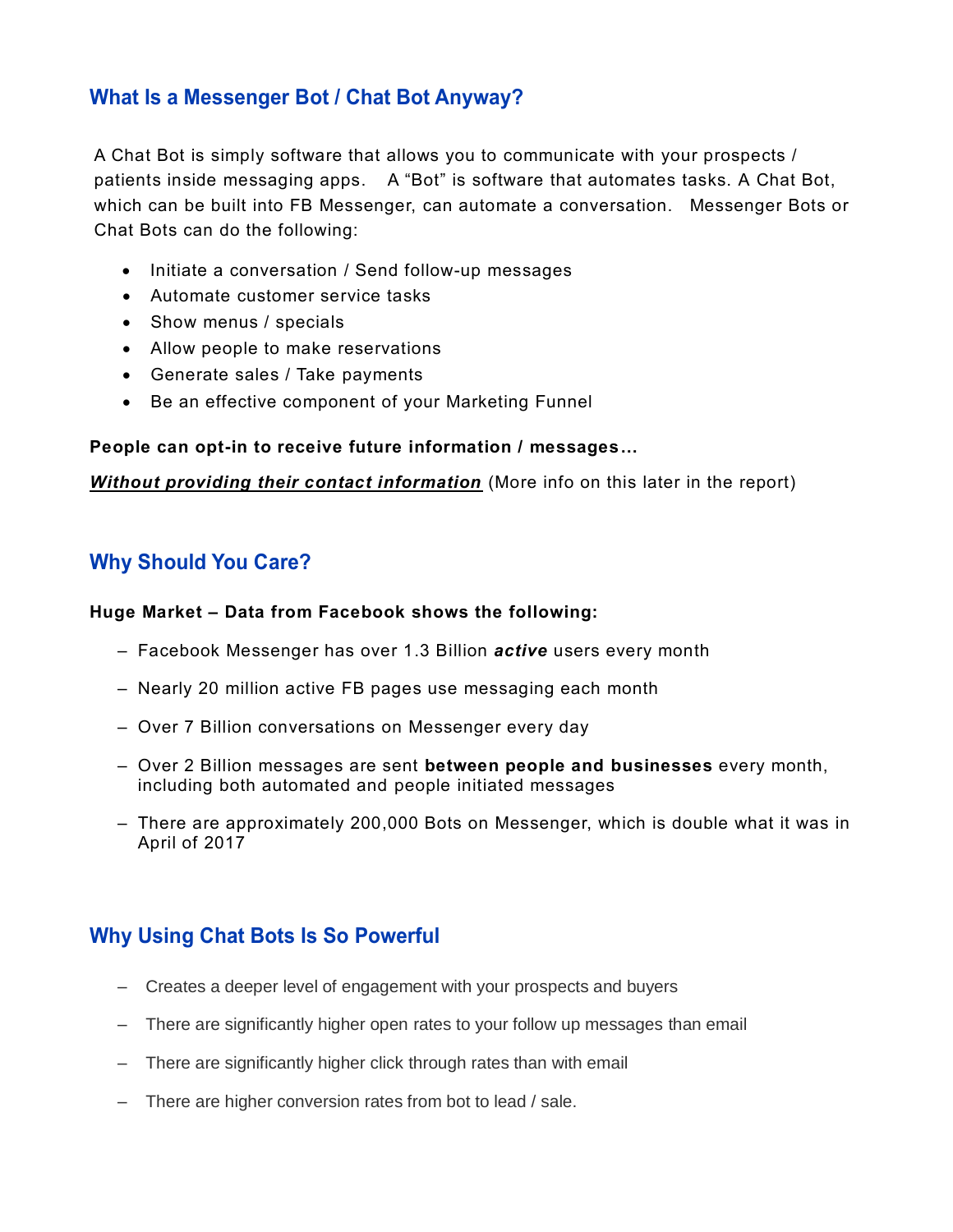# **Marketing Applications**

Anyone who has been in sales for awhile has heard the stats that on average 80% of sales are converted on the  $5<sup>th</sup>$  or more contact. This is no different when marketing online. It is imperative that after the initial engagement with a potential patient/client, you have a method a creating multiple touches with that person. This will increase the odds of converting them to a qualified lead and ultimately into a sale.

Messenger Bots are a very effective tool for initiating a "conversation" with someone and then nurturing that realationship to the point where they will eventually convert into an appoiontment / phone call / sale / etc…

Engaging with your audience in Messenger is the perfect solution that every business needs to take advantage of in order to stay relevant and in the forefront of your patients mind.

# **Things To Consider Before Setting Up Your Bot**

#### **Plan ahead - What is your objective or goal?**

Do you want your bot to help with customer service?

Do you get a lot of the same questions in your business?

‒ Setup a bot to handle FAQs

Do you just want your bot to help drive engagement with your audience?

- ‒ Ask your viewer to type in a keyword below a social media post that creates an opt-in to receive additional information, like a report or cheat sheet
- ‒ Setup your bot like an autoresponder to deliver FREE content over a certain amount of time

Do you host events or have weekly specials?

Setup your bot to send out up to date info and reminders

Whatever your bot is built for, make sure you have a goal and stay consistent with your message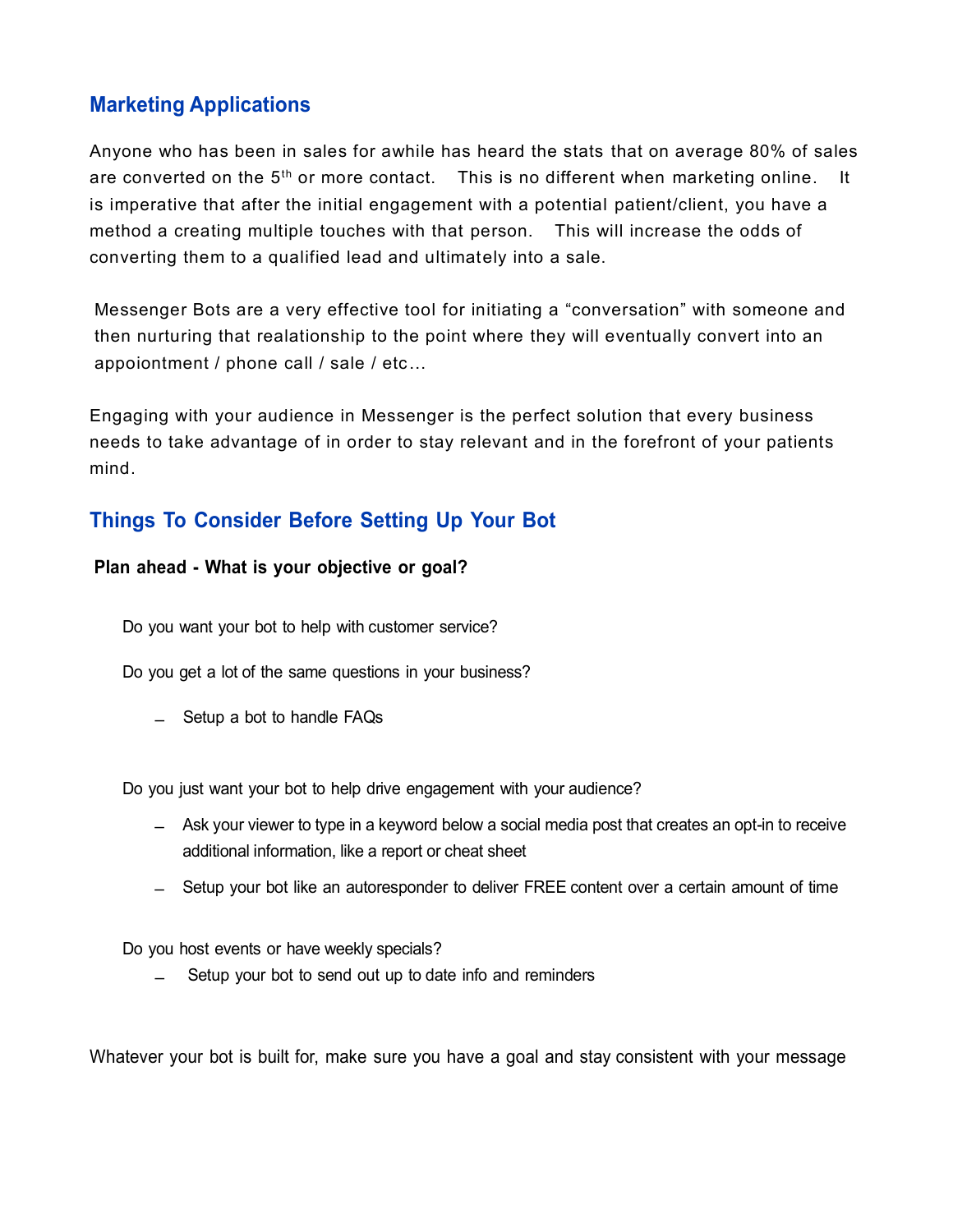# **Marketing Funnels**

#### **How Do You Get Someone To Opt-In?**

Getting someone to opt-in usually involves offering something of value to the viewer and in return, they give you their name, email and sometimes phone number. They have now given you permission to continue to send them information usually via email marketing.

#### **Traditional Way**

Ad / Landing Page / Opt-in form (Request name / email / phone) / Email follow-up campaign

#### **Problem:**

- The biggest issue / resistance is that many people do not want to give you their contact information
- Even if you have a great landing page, the typical conversion rate for someone to opt-in is around **20%**

#### **Better Way**

Ad / Messenger or Landing page / Messenger Nuturing Campaign

#### **Solution:**

With a Messenger Bot people can **OPT-IN** to receive your follow up sequences **WITHOUT** having to provide you with their contact information **Much less resistance**

This can be accomplished by several methods including just asking the viewer to click on a button, such as "Get my Report", or even typing in a specific keyword that you designate.

### **You can then tag them and send then different follow-up sequesnces based on their actions / interests / behaviors.**

This process helps to significantly increase conversions since it is much more targeted than a typical email campaign.

#### **Now ONE thing you DON'T want to do with your bot:**

Don't be a typical sales person - Don't try to sell sell sell without giving any value. Make sure your content is filled with tips / tricks / strategies before you present your offer...No one wants to just be sold!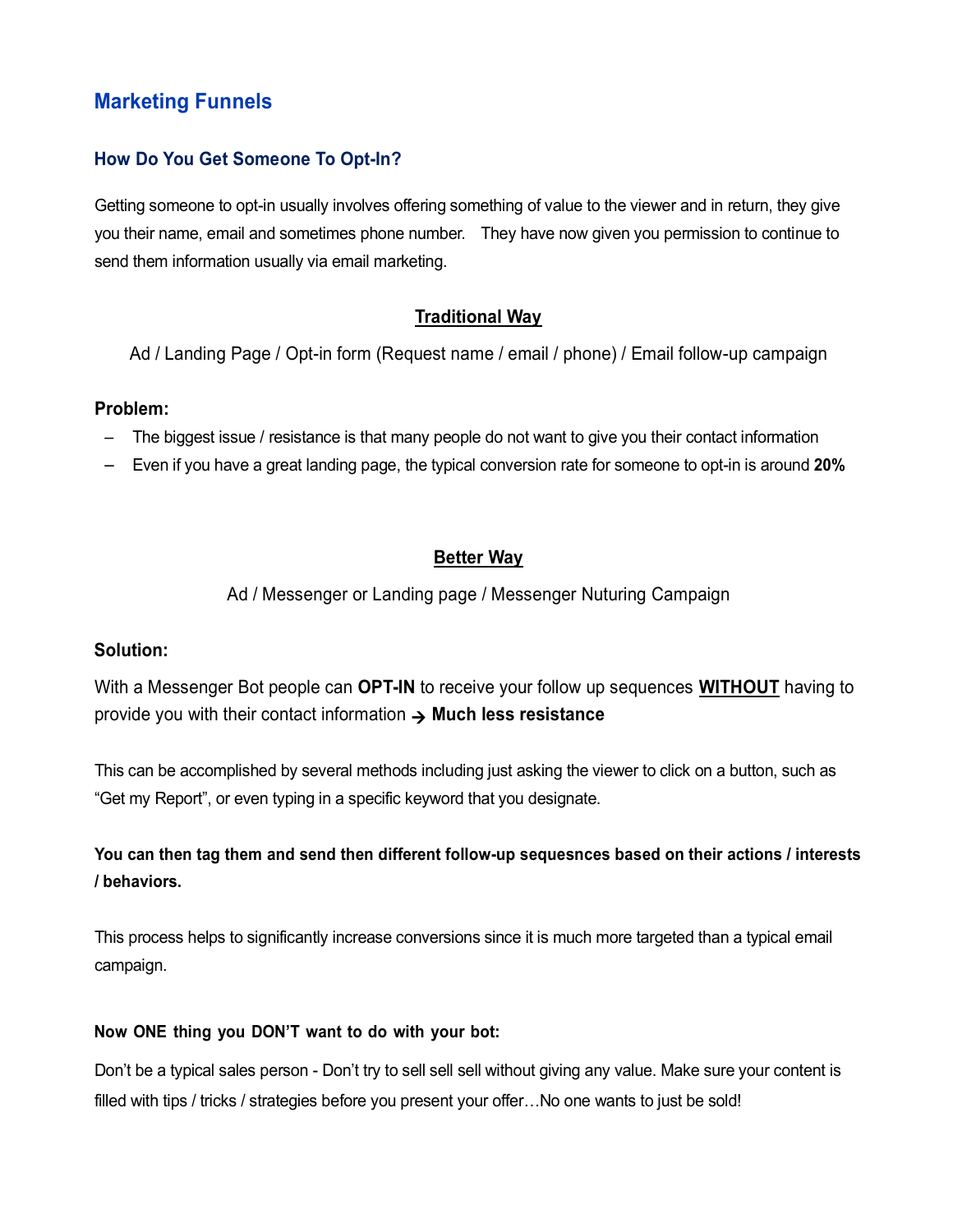#### **Here is an example of the results we are seeing with Messenger Chat Bots:**



If you have an email list (especially a large one), you know the challenges of getting more out of your list.

The challenges you face include:

- **C** Low deliverability rates
- **C** Low open rates
- **C** Low clickthrough rates
- **C** Low click-to-conversion rates

This is why chat bots are the most powerful marketing channel right now. See the difference between the performance on email marketing vs. chat bots:



Imagine having a list of 100,000 people on your email list.

The difference between your email marketing list vs. your chat bot list would be dramatically different. Look at the number breakdown:

| <b>EMAIL MARKETING</b>                                 | <b>FACEBOOK CHAT BOTS</b>                                   |
|--------------------------------------------------------|-------------------------------------------------------------|
| List size: 100,000                                     | List size: 100,000                                          |
| 85,000 delivered<br>24,800 opens<br>1042 clickthroughs | $95,000$ delivered<br>80,000 opened<br>30,000 clickthroughs |
|                                                        |                                                             |

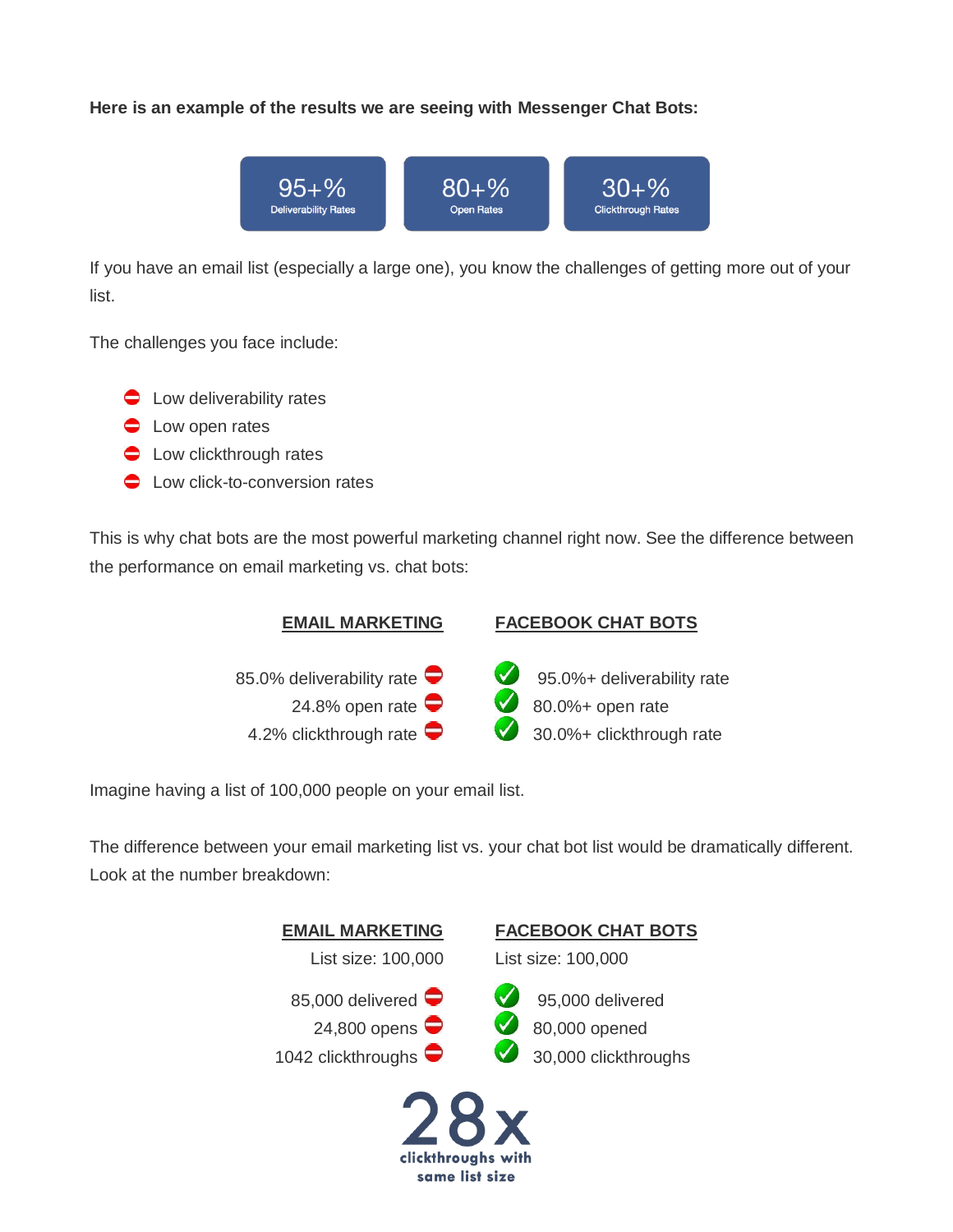# **Get On Board Now!**

As with any new social media service, you need to get on board as soon as possible. The faster you master utilizing Messenger Bots in your marketing campaigns, the better chance you have of seeing a huge return.

There are many national brands that have been very successful with this Messenger bots already.

**Messenger Bots are not limited to a specific business type.**

**According to Facebook, the top five verticals for businesses on Messenger in 2017 were:**

- 1. Professional services / Medical services
- 2. Retail
- 3. Local entertainment
- 4. Public good
- 5. Media

**Check this out:**

**Not only are Chat Bots a very effective engagement tool…You are taking the same principal of traditional email marketing BUT significantly improving the delivery system.**

**PRO TIP: If you want to send people straight to your FB Messenger from anywhere on the internet, to include your website or even LinkedIn, use this format: https://m.me/username.**

**The username is your FB Business page name. This works like any other URL.**